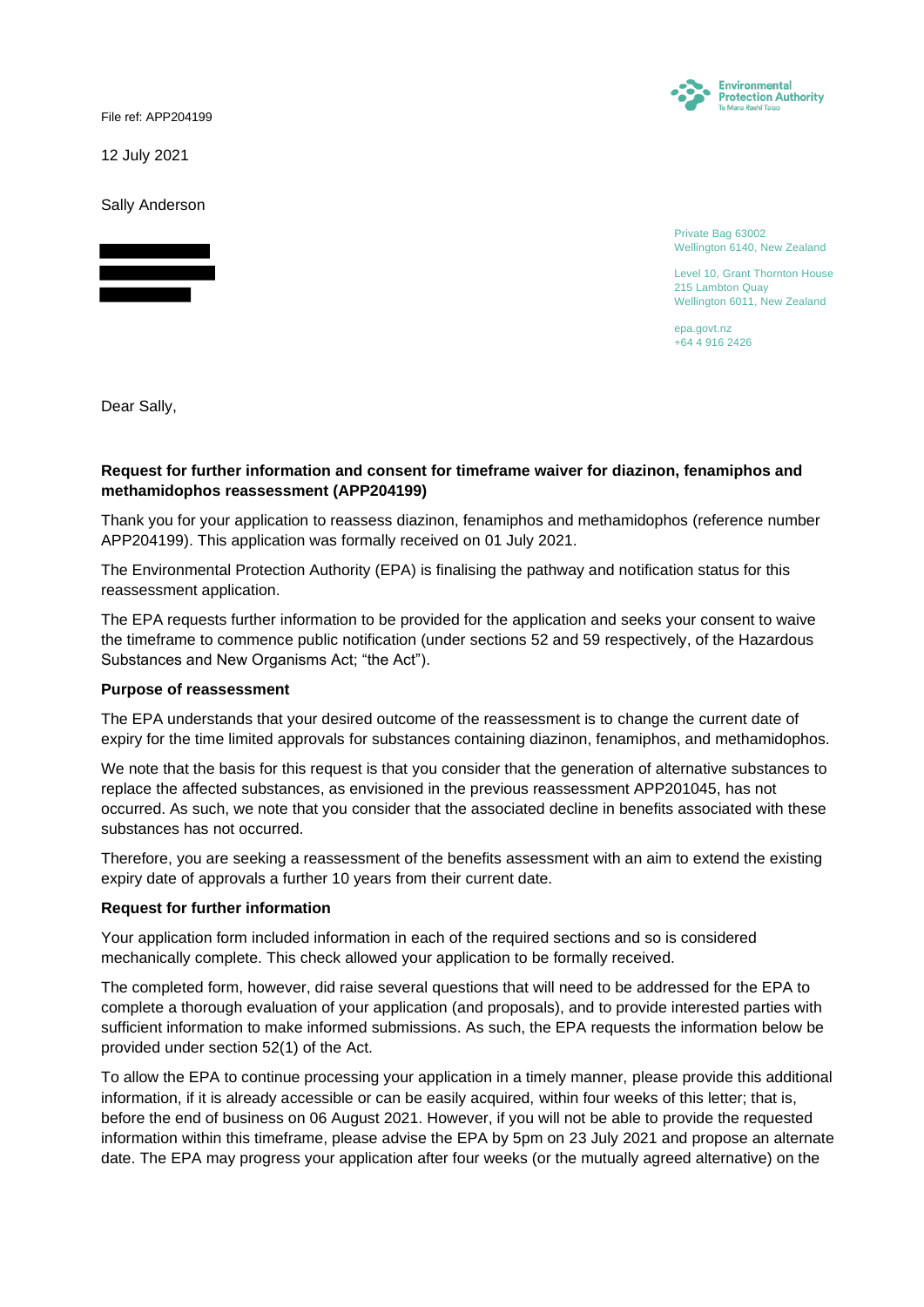basis of information available at that time. If the requested information is not provided, any uncertainties and data gaps may affect the evaluation of your application.

The following questions (and associated points) should be addressed in the response to this information request.

# **1. Please provide a review of any new information relating to the adverse effects and international regulatory changes.**

The application does not provide any information to support the proposal that the risk assessment from the previous reassessment remains valid and that further assessment of the risk is not required. Part of the evaluation process is to compare the risks and benefits of the affected substances. As such, it is important that up-to-date risk information is provided to the decision makers.

Please provide a review of any new information relating to the adverse effects (including risks) and international regulatory change regarding the use of diazinon, fenamiphos, and methamidophos which has become available since the previous reassessment of these substances (that is, July 2013).

# **2. Please explain why the requested extension should not apply to all substances containing the active ingredients in question.**

The application includes a request not to include a number of substances identified in the grounds decision in the reassessment application, citing that these substances are not associated with any registered substances. Approvals are not associated with a specific product or registrant, and new products could be registered against any of these approvals.

If it is essential to extend the approval period for diazinon, fenamiphos, and methamidophos to retain the use of these substances, why doesn't this extend to all available approvals for these substances?

## **3. Why is there an apparent low proportion of registered substances containing these actives?**

There is a significant number of approvals containing the three active ingredients which are not in use (that is, do not have products registered against them). The proportion of unused approvals could suggest a low and/or decreasing reliance on these substances and shift to alternative insecticides.

It would be useful if you could provide comments or information regarding why there is an apparent low proportion of registered substances containing these actives.

# **4. What is the impact in limiting the uses of these substances to identified critical uses? Are there alternatives to these critical uses?**

If specific use patterns are the critical factor in retaining these substances, what would be the impact in limiting the uses of these substances to those critical uses only? Which current use patterns could be replaced by existing alternative substances if a risk-benefit assessment was to result in reduced approved use patterns?

Please provide a comprehensive review of the availability of different alternatives for each critical use noted in the reassessment application. It is suggested that this be presented to focus on the critical use patterns and what substances are available for them, rather than what use patterns are covered by each individual substance. This will provide clarity on which individual use patterns remain reliant on the continued use of diazinon, fenamiphos, and methamidophos, which use patterns have some alternatives and which can be fully replaced by alternative substances.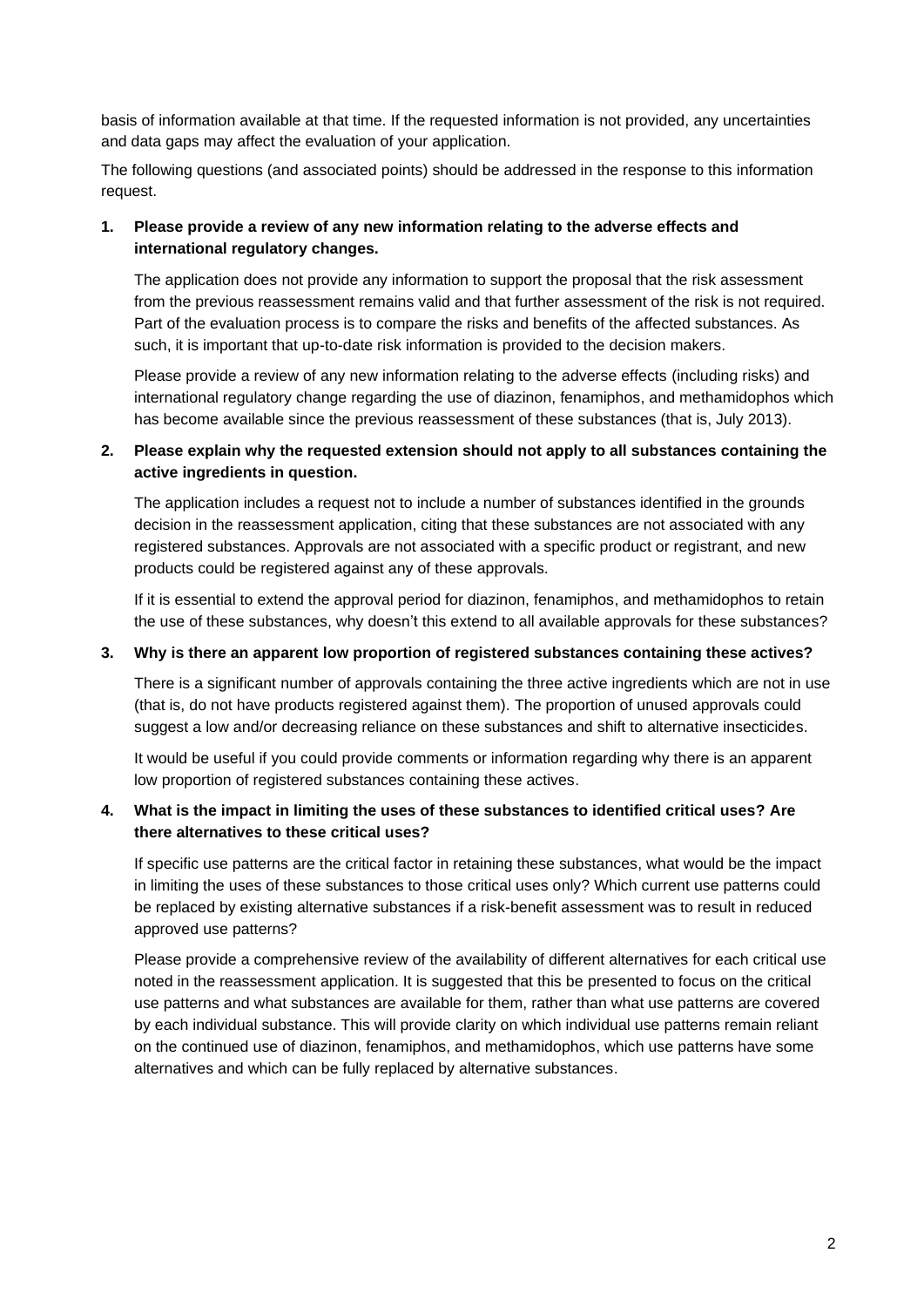### **5. What are the benefits and costs associated with diazinon, fenamiphos, and methamidophos?**

Please provide an updated assessment of the benefits of diazinon, fenamiphos, and methamidophos. It would be useful if you could incorporate an economics assessment including, where possible, any information on impacts at a regional level.

In addition, please provide an assessment of the effects of diazinon, fenamiphos, and methamidophos being unavailable.

#### **6. Why is a longer extension of diazinon substances appropriate?**

Please provide information to support the proposed longer extension of diazinon substances relative to the other two active ingredients. There are multiple factors that should be addressed here:

#### **a. Why is a review of diazinon appropriate at this point?**

Significant time is still available on the current approval time frame for diazinon substances. Please justify why a review is appropriate at this point.

Please include information to support your proposal that there will not be significant development to replace diazinon substances in the remaining interim period.

#### **b. Why is a later date appropriate?**

The application notes the timeframes for a number of research programmes as supporting information towards a proposed date of 2033 for substances containing fenamiphos and methamidophos. However, no information is provided to support extending diazinon approvals for a further 5 years, that is until 2038. Please provide information to support your proposal for a later phase-out period for diazinon relative to those for fenamiphos and methamidophos?

# **7. What are the effects of the proposed changes on Māori, their culture and traditions, and the principles of Te Tiriti o Waitangi?**

The application form states that you provided the Kura Kaupapa Taiao team with a copy of the application form to circulate but does not provide evidence of any direct engagement with Māori by you, the applicant, having taken place so far as part of this application. Has any direct engagement been conducted as part of this application, including discussions with Māori vegetable grower groups?

Following this consultation, please provide an assessment of the effects of the proposed changes in the reassessment on Māori, te ao māori, and wahi tapu. Consideration should be given to section 5(b), section 6 (d) and section 8 of the Act ensuring the following aspects are addressed:

- a. Impact on the maintenance and enhancement of the capacity of people and communities to provide for their own economic, social, and cultural well-being
- b. Impact on the relationship of Māori and their culture and traditions with their environment and taonga
- c. Ngā Matapono o Te Titriri o Waitangi (Treaty of Waitangi principles)

Information provided in response to this information request will form part of your application, and as such, will be made publicly available. Information you consider to be confidential must be clearly identified, and the reasons for withholding the information from public release provided to the EPA (see sections 55 to 57 of the Act).

In accordance with section 52(2) of the Act, if you do not provide the requested information within one year of this request, your application shall lapse.